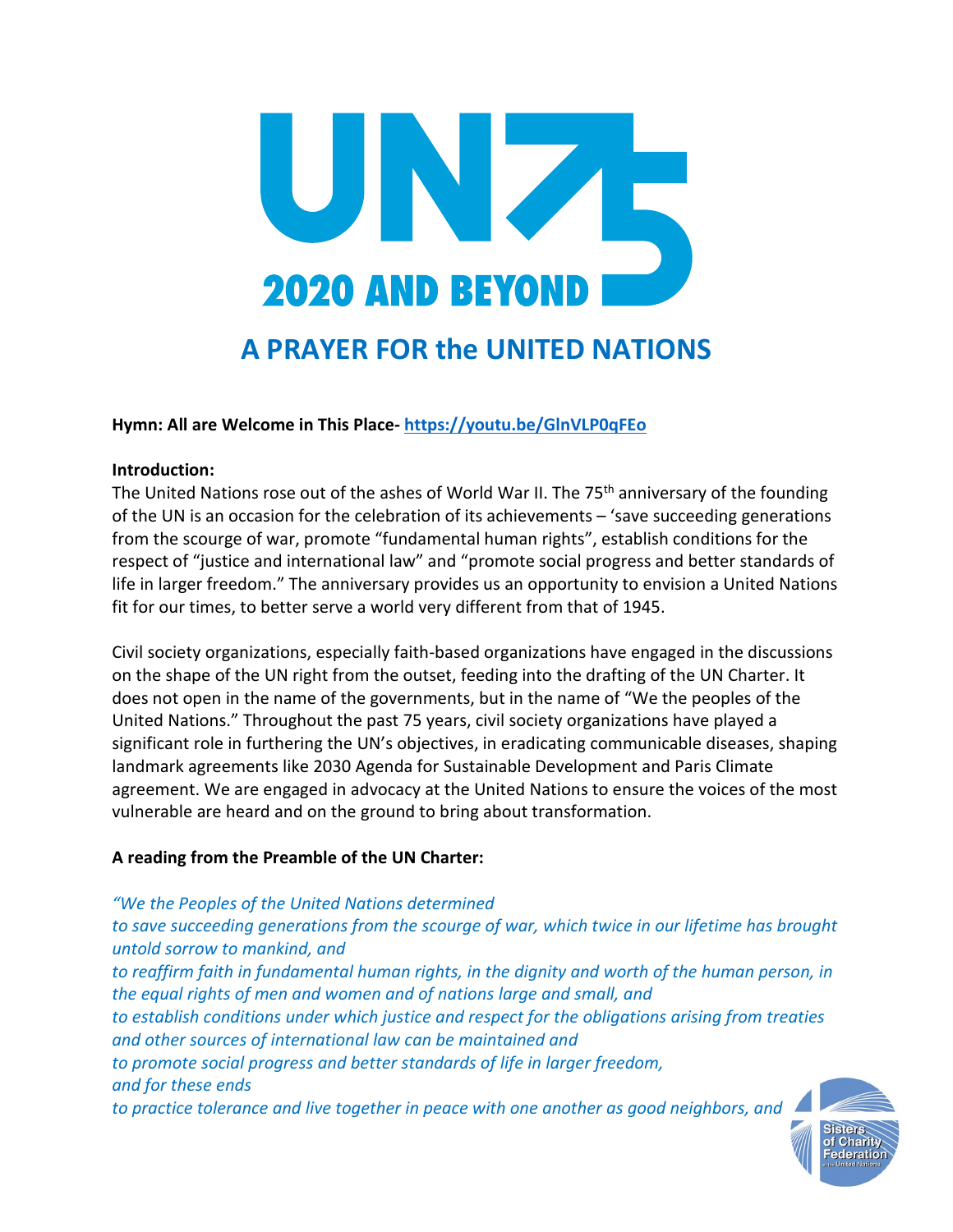*to unite our strength to maintain international peace and security, and to ensure, by the acceptance of principles and the institution of methods, that armed force shall not be used, save in the common interest, and to employ international machinery for the promotion of the economic and social advancement of all peoples, have resolved to combine our efforts to accomplish these aims."*

The achievements of the United Nations during the past 75 years are laudable.

# **Call to mind the successes of the United Nations Share aloud**

## **Read aloud the following successes of the UN**

- Works with 195 nations
- Promotes Human Rights
- Eradication of many communicable diseases, especially smallpox
- Supplies vaccines for 40% of the world's children
- Provides food assistance to 90 million in 80 countries
- Averting another world war and promoting arms control
- Peacekeeping with 110,000 peacekeepers in 13 operations around the world
- Working with 26 million refugees
- Humanitarian response and assistance during disasters
- 2030 Agenda for Sustainable Development
- Paris Climate Agreement

## **Readings from Catholic Social Teaching**

The United Nations represents the obligatory path of modern civilization and of world peace. Pope Paul VI, Address to the UN, 1965

In the work of promoting justice, building peace, and ensuring that human dignity and human rights are respected throughout the world, you (United Nations) have the full and complete support of the Catholic Church.

Pope John Paul II, Address to the UN, 1995

The work of the United Nations, according to the principles set forth in the Preamble and in the first Articles of its founding Charter, can be seen as the development and promotion of the rule of law, based on the realization that justice is an essential condition for achieving ideal of universal fraternity.

Pope Francis, Address to the UN, 2015

## **Pause for expressions of gratitude**

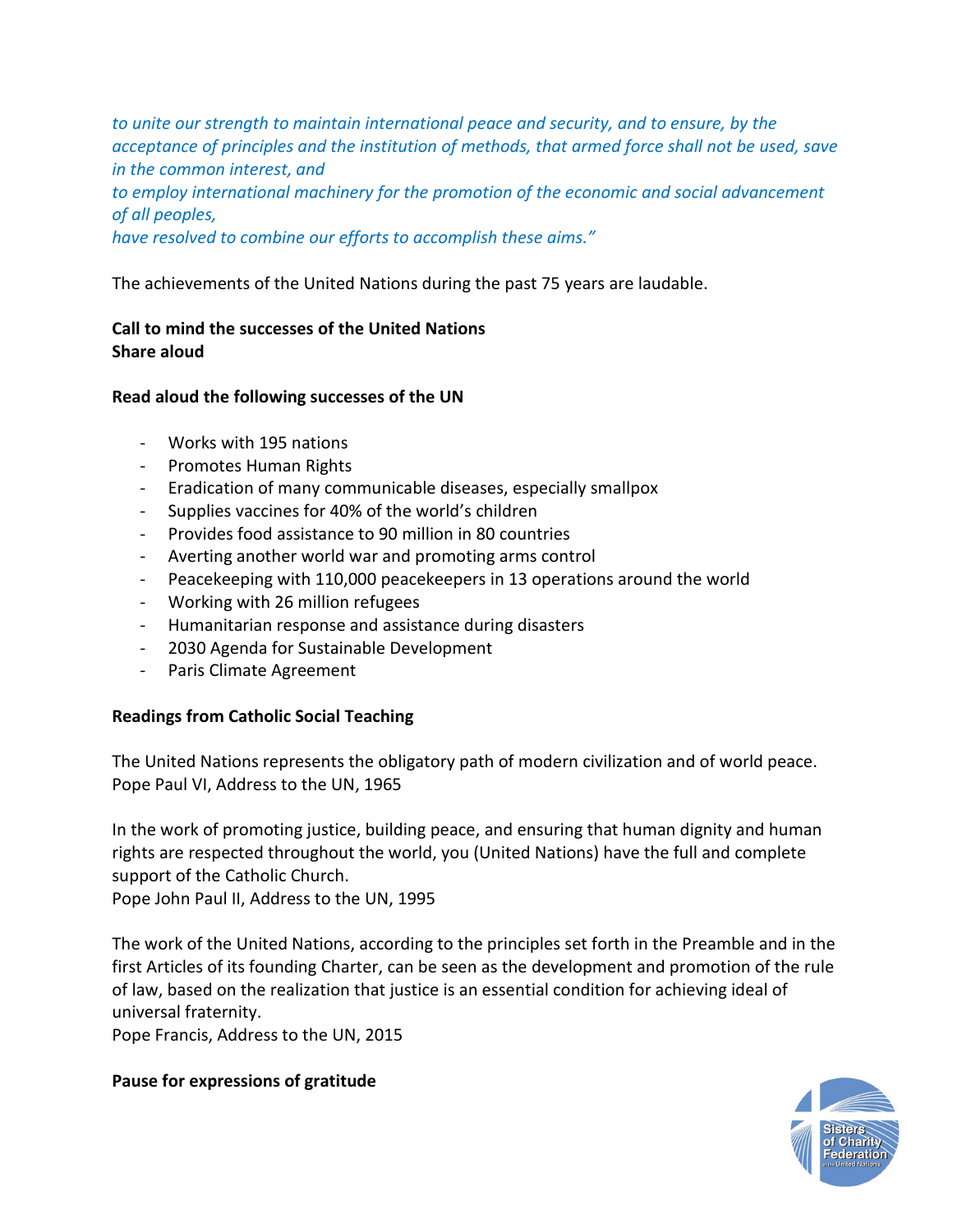# **Hymn: Singing Praise to God, David Haas:<https://youtu.be/DU15FoSARZ4>**

We live in unprecedented times. Change is progressing at a pace and scale unparalleled in history. The impacts of climate change, global warming, rising sea-levels, environmental degradation, loss of biodiversity, wild fires, etc., are becoming a part of our daily living. These experiences have been compounded by the COVID-19 pandemic. People around the globe are challenged by the health, economic and financial consequences of the pandemic. It has disrupted life in every sphere. While unemployment, poverty, hunger, inequalities, racial injustice, etc., are on the rise, the pandemic has polarized societies. In fact, in January 2020, the UN Secretary General compared the current global threats – climate change, mistrust, global tensions and sinister technologies, to the four horsemen of the book of Revelations. Eight months later, he stated, the four horsemen were joined by, the pandemic, health and economic devastation, growing poverty and blatant inequalities. The Pandemic is a revealer of all that ails our world.

In spite of the opening words of the UN Charter, We the peoples, the civil society space for engagement at the UN is shrinking. Civil Society members are committed allies of the UN, who reflect the gospel values in their engagements, demand transparency, accountability and critique it's function. Many member states do not welcome or appreciate the role civil society plays. It is reflective of the erosion of democratic values and the values of partnerships and multilateralism.

- How shall we respond to these challenges?
- Our current institutions are inadequate to meet these challenges.
- What is our commitment to work for a world of shared prosperity, peace and security?
- How shall we lay the foundations for a better, renewed and transformed United Nations, capable of meeting the challenges of our times?

At this crucial juncture, it is incumbent upon us to envision another world, to rethink our relationship with earth, wealth, progress, development, global governance. We need a paradigm shift from the "us versus them" thinking to find new pathways and innovative solutions for collaboration and partnerships, while upholding the dignity and human rights of everyone. **We are the United Nations. The UN belongs to all of us.**

"The golden invitation of the twenty-first century is for us to bring our great dreams forward and collectively join in our common work of fostering a great dream: What world could we create together, by dreaming together collectively, that could work for everyone? Because essentially that's what we want. That's why we've been so mysteriously placed on this great blue jewel called Earth." (Angeles Arrien)



## **Pause for Reflection**